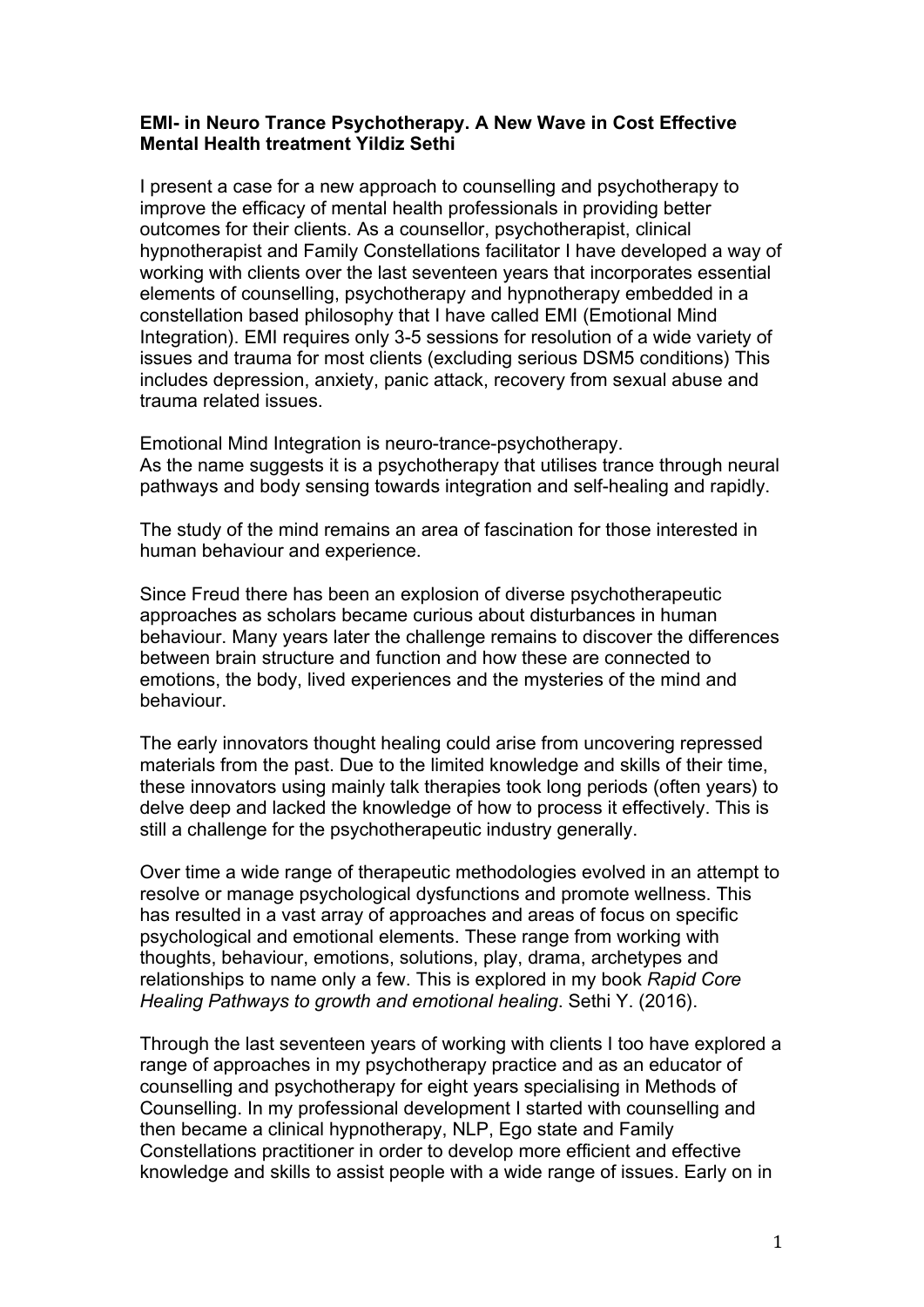my practice I noticed that counselling and psychotherapy although valuable in allowing individuals to be heard, develop awareness and process some feelings or thoughts, took a relatively long time for positive changes to occur, particularly in deep or complex issues.

I realised that in utilising talk-therapy we are engaging the conscious mind primarily when the source of deeper issues is often unconscious. The ratio of conscious to unconscious in human beings is 20:80 approximately meaning that a large portion of our consciousness in unconscious. Bargh. J:Morsella. E. in *Conscious:Unconscious Mind* (2016) gives evidence of this in their work. I began to realise the value of the early pioneers in perceiving that the roots of deeper issues often lie in repressed materials in the unconscious mind. This is what led me to explore hypnosis.

Hypnosis and hypnotherapy are often misunderstood and have been poorly represented historically by stage hypnotists and vilified by many religious groups and often frowned on by counsellors and psychotherapists. Nevertheless hypnosis is an effective way to access the unconscious mind. However, accessing is one thing and being able to deal with repressed materiel in a way that is non-traumatising and resolving is another.

Safety and duty of care is a major consideration that mental health practitioners take seriously in wanting 'to do no harm'. With this in mind I have developed a deep respect for the ability of the human mind to protect itself from painful, disturbing and traumatising feelings, thoughts and visions. I know that encouraging such materials to arise can be highly disturbing for the client if we don't have a way of assisting them in processing them quickly and efficiently.

Counsellors and psychotherapists are only now becoming aware of the problems of exposing trauma through talk-therapies. This is explored in my book *Rapid Core Healing* (2016). However it remains the case, that if the source of many issues is painful or traumatic, we are left with the problem of how to deal with it. Is it better to leave it there, stay in the present and try to instil new ways of thinking or feeling, or simply deal with the symptoms? Or is it better to locate and engage the core pain or trauma and assist clients in resolving them internally so they may recover; and if so how?

The traditional medical model of mental health continues to hold the belief that poor mental health and dysfunction is hard-wired and largely cant be changed. This is why the predominant treatment for most mental health conditions is of managing symptoms with medication and cognitive behavioural therapy. More recently these beliefs have been challenged by the advent of neuro science developments that give evidence that the brain has the capacity for growth, regeneration and recovery in many cases. The American psychiatrist N. Doidge gives detailed accounts with case studies from his own experiences with patients and references to neuroscience in his book *The Brains Way of Healing* (2015 ). He shows many instances of recovery and growth that were thought to be impossible according to the medical model.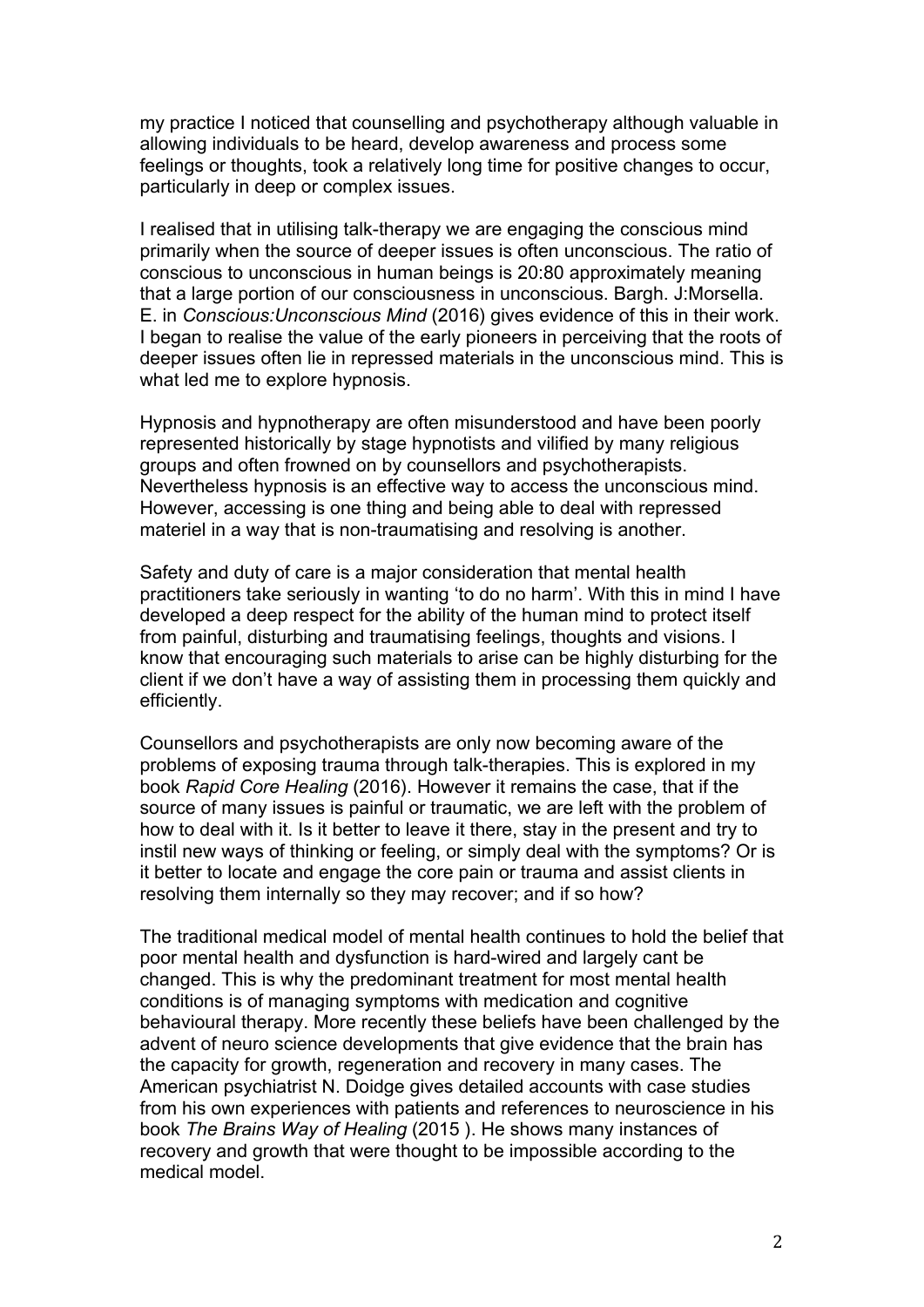The problem remains that talk therapies have a limited access to unconscious material in a way that is fast and even when such materials are uncovered it is likely to re-traumatise. This is untherapeutic. I am not referring to cathartic releases of emotion here.

In crossing the field I move to hypnotherapy. In hypnotherapy training, students are normally instructed to take a client out of trance quickly if a hypnotherapy process inadvertently opens up a traumatic situation as a *duty of care*. The trauma is known as an abreaction and is to be avoided.

Here we have a problem because if the source of the issue is trauma, but hypnotherapists are told to avoid it and counsellors and psychotherapists are not equipped to locate or deal with it adequately, the client has no way of resolving or recovering from the root of their disturbance. This is the dilemma.

Now I will discuss some hypnotherapy matters.

Hypnosis does not have the capacity to heal in itself, as it is simply a trance state that is relatively easy to induce. In a hypnotic state it is possible for repressed materials to arise with the guidance of a skilled hypnotherapist. Generally, clinical hypnotherapy approaches fall into three basic categories. Direct, Indirect and Ericksonian (metaphorical).

The direct approach involves inducing a deep trance and giving very strong direct messages with the intention of imprinting new feelings, thinking and behaviour and overlaying or displacing that which is problematic or dysfunctional.

The indirect method often involves a lighter trance and a psychotherapeutic interaction and communication with the client so as to allow resolutions and new possibilities to arise through the therapeutic collaboration.

The Ericksonian method involves the use of metaphors that weave the client's experiences, dilemma's, feelings and choices into narrative in a way that encourages them to discover and utilise resources and find new perspectives and possibilities.

As a hypnotherapist I strongly favour the indirect approach and also often use Ericksonian approaches as I find these more sensitive and respectful of the client's world in utilising their inner resources towards self-healing and growth. This enhances empowerment and does not encourage dependency or rely on the therapist having to put aside or put down, a client's lived experiences in favour of their view of how it 'should' be.

Hypnotherapy training involves an understanding of how to induce hypnotic trance with often a specific focus on inducing a deep trance. For most hypnotherapy schools it is important to be able to test the effectiveness of the induction often with involuntary responses from the client such as hand levitation on command. It is thought that such deep trances are more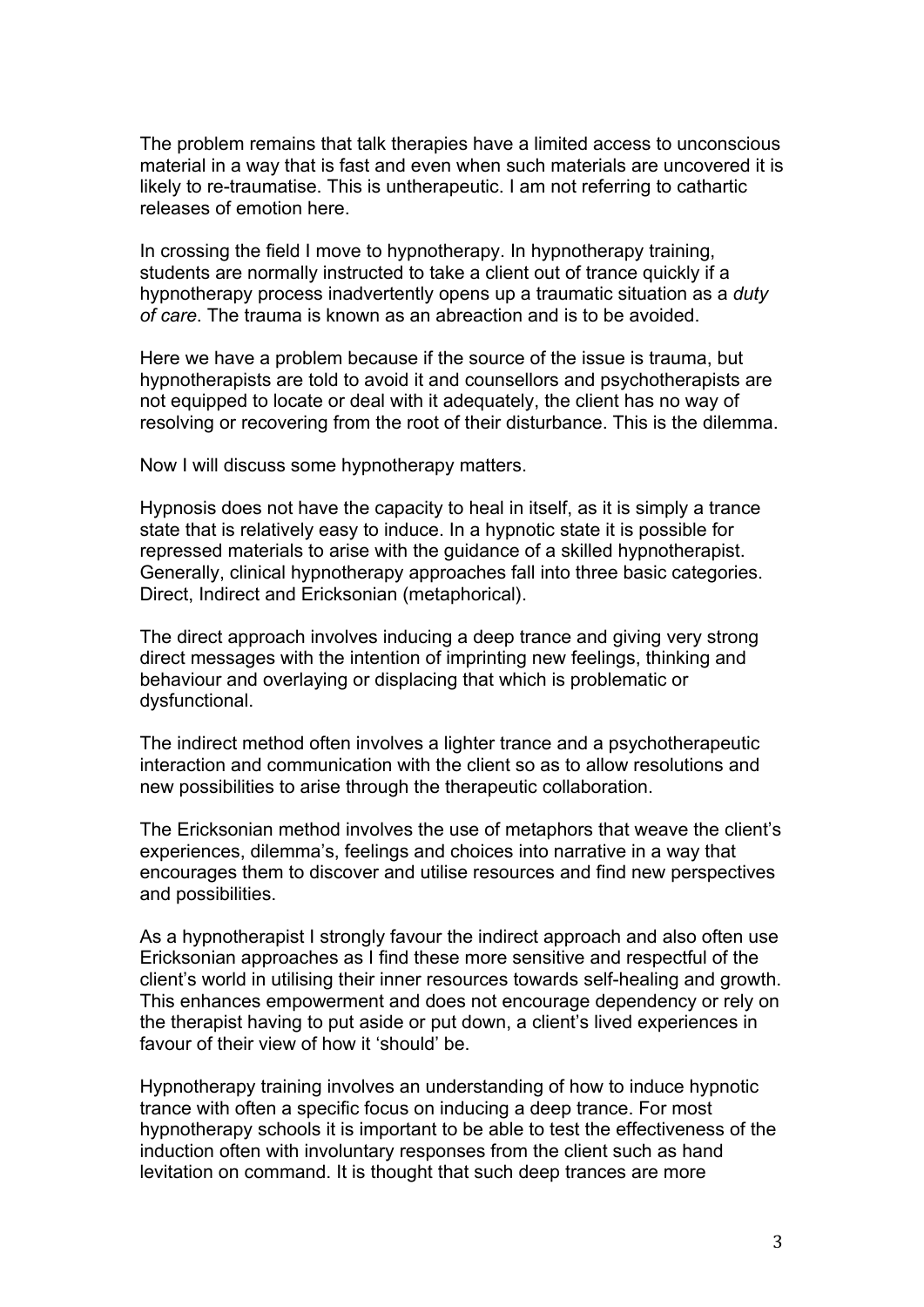conducive to being able to receive the suggestions given by the hypnotherapist. This is particularly so in the case of the direct hypnosis method.

In terms of the indirect hypnotherapy approach, this is much less understood and often involves a fairly eclectic presentation of a wide range of therapeutic techniques with neuro-linguistic programming (NLP) frequently tagged on for good measure. This frequently forms a 'bag of tools' for clinical hypnotherapists that forms an often a 'hit and miss' approach to client needs. A range of techniques each picked out of specific modalities without consideration of the context of their philosophy and background. This is often incongruent in arising out of a wide range of frequently conflicting approaches that can be confusing for both the therapist and client alike as there is a lack of clarity of coherent therapeutic pathways for resolution and healing.

Over all there is a lack of understanding of how disturbances to the psyche occur and what is required to provide pathways to resolution.

It is perhaps for this reason that many hypnotherapists favour the direct method of hypnosis as this is less confusing and what many clients expect according to what they have heard of hypnosis and hypnotists.

Most indirect hypnotherapy training does not provide reliable and structured training in psychotherapeutic methods that are replicable, affective and therapeutic for a wide range of specific issues. As a psychotherapist primarily, I was and remain more interested in assisting people resolve dysfunctions or disturbances in the most effective ways possible in a client-centred rather than a didactic or haphazard and eclectic manner. For me the depth of the trance is not as important as positive client outcomes.

The American psychologist Michael Yapko has been drawing attention to the power of hypnotherapy to mental health professionals world-wide through his book *Trance Solutions* (2003) and raising the quality of hypnotherapy training through his courses. This is a strong step forward in bringing authenticity to the value of hypnotherapy to the attention of mental health practitioners as a valid approach for better mental health outcomes

At present we have many modalities that range from general counselling involving talk-therapies, to emotionally-focused, solution-focused, cognitivebehavioural focus, expressive and art therapies to hypnotherapies and many more. While each modality is of value in its own right, they generally focus primarily on one or a couple of human areas of experience only, such as emotions, thoughts or behaviour. The problem is that human beings are multi faceted and complex rather than simple, so I believe we need to use approaches that address this complexity.

In my own practice I found that when I include several areas of focus that form congruence in relation to their issue in one process, each of the components form a larger collective outcome that is more beneficial to the clients recovery. This makes sense to me in light of the N Dorridge (2015) claim that 'What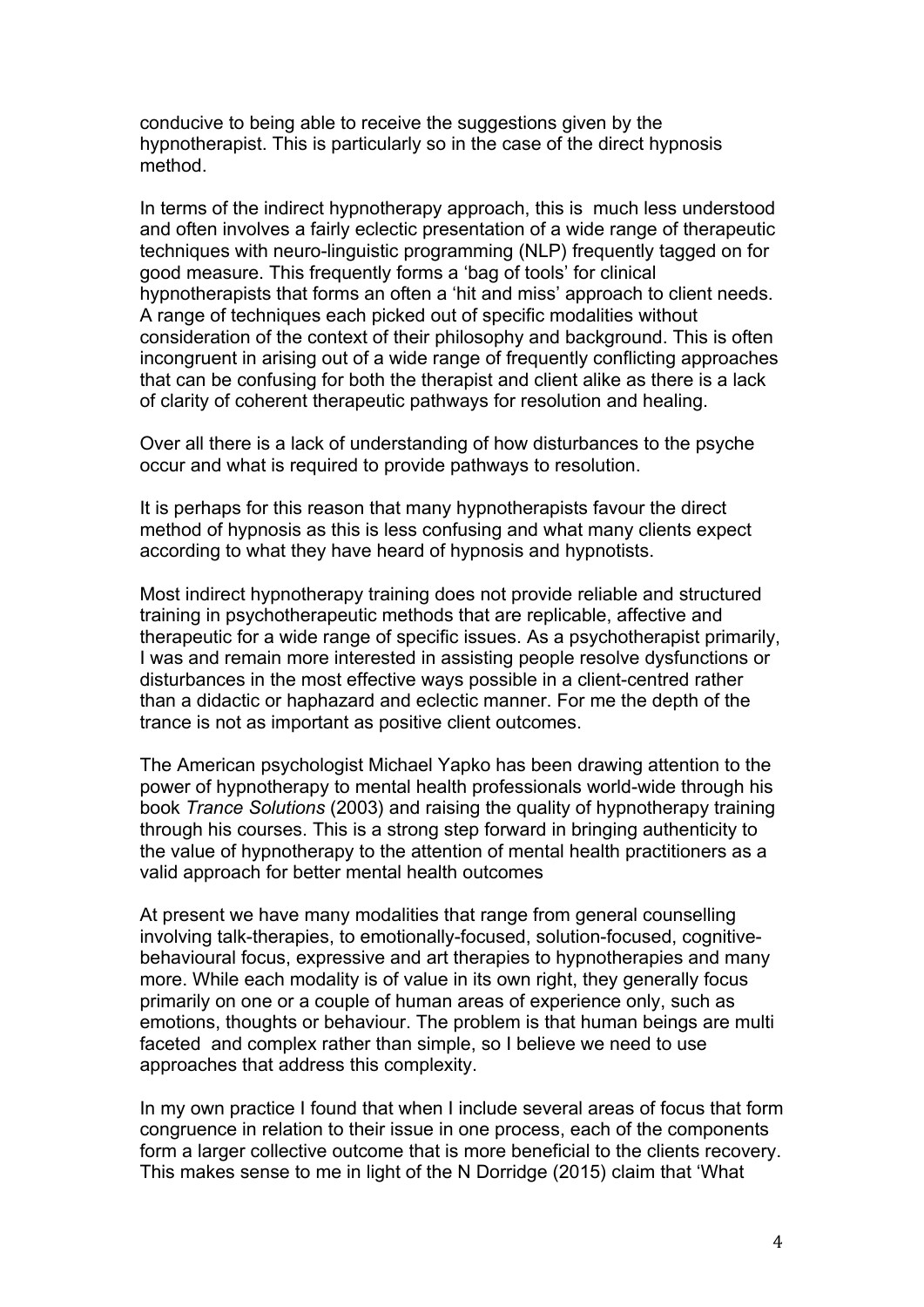fires together wires together' when discussing neural pathways firing simultaneously in promoting the ability of the brain to repair, adapt and grow. For example this may include thoughts, emotions and body senses being activated together.

The latest developments in neuroscience, confirm that the brain is a complex organ that is highly adaptive and has the potential to grow, recover and heal. Further it is deeply integrated in the body through the nervous system, body tissues, physical senses and emotions. It is not all about brain function or body chemistry, but also about senses, emotions, memories and what we make of our experiences that contribute to a much larger entity, the mind. Here we come to another question. What is the mind?

'the element or complex of elements in an individual that feels, perceives, thinks, wills, and especially reasons.' Medical Definition of mind. Webster. M. Cited 2017

This leads to the development of Emotional Mind Integration (EMI). EMI is a complete neuro-trance-psychotherapy modality with its own philosophy, theory, processes and techniques. It focuses on the presenting issue, locates the source and guides a resolution and integration within one 60-minute session for each neural pathway.

This is a fusion of phenomenology, counselling, psychotherapy, hypnotherapy, ego state therapy and aspects of Family Constellation theory and practice and neuroscience.

EMI views the mind as a collection of emotional mind states. These states form, die and reform constantly in a continuous process from birth. New Emotional mind states form to look after areas of the personality in response to lived experiences and are superseded when they are no longer relevant. This is the normal growth and maturation process. However through more difficult situations disturbed emotional mind states form that can become problematic triggers in daily life. These do not go through the life and death process of normal emotional mind states but become stuck or frozen unless they are processed appropriately into the personality. The purpose of EMI is to resolve disturbed EM states.

In developing EMI there has been a fusion of complimentary and coherent philosophies and practices to form a largely humanistic, phenomenological philosophy that is emotion, body sense and solution focused. EMI philosophy takes into account the human requirements for love, connection, safety, justice, dignity and autonomy as a foundation for resolution and wellbeing. The modality facilitates the resolution of depression, anxiety, panic attacks, recovery of sexual abuse the underlying dynamics of addiction and trauma in 3-5 sessions sessions.

It is

• Psychodynamic in locating root causes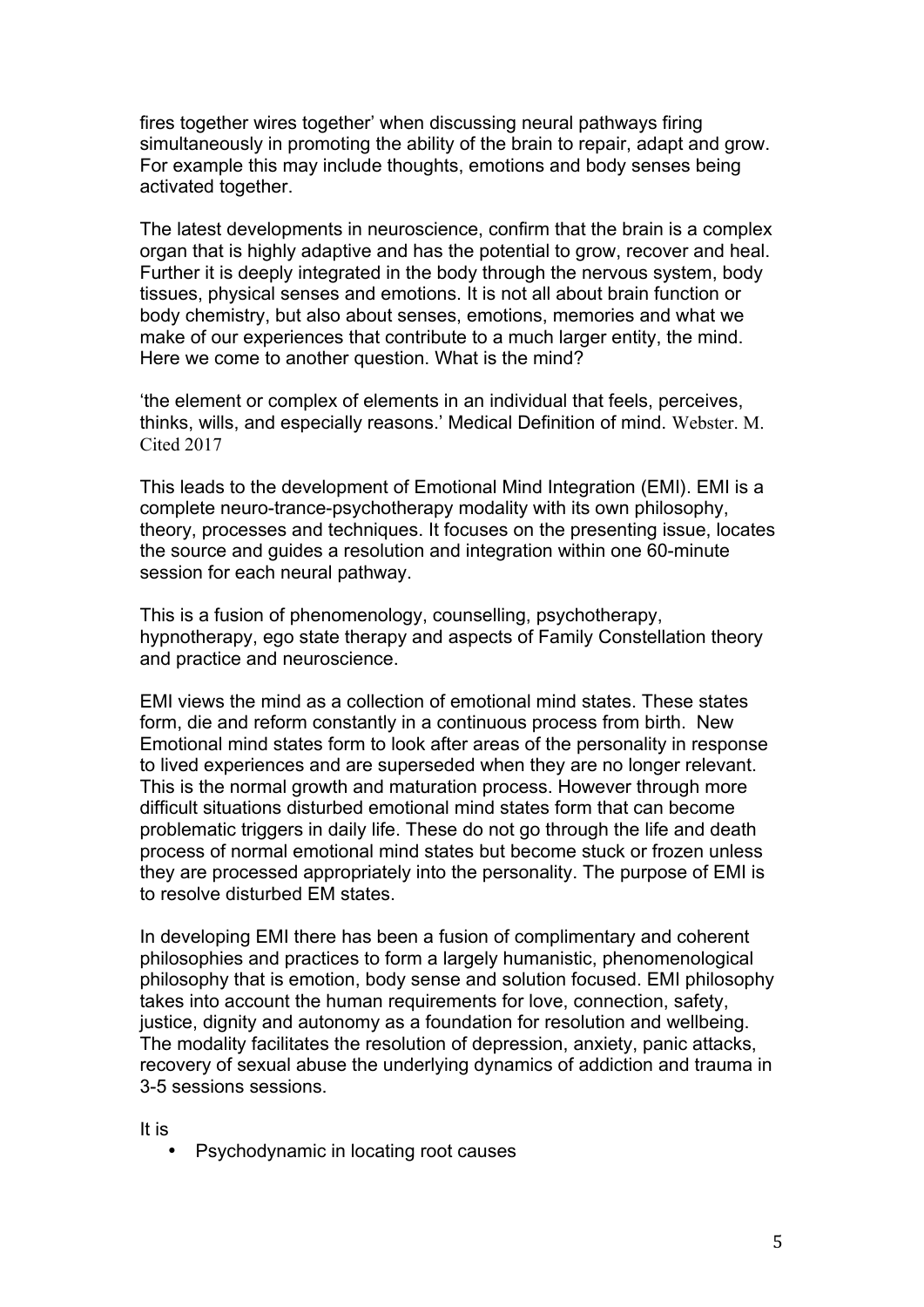- Phenomenological concentrates on consciousness and the objects of direct experience
- Solution focused in allowing resolutions to be guided in the unconscious mind through EMI Healing pathways,
- Client-centred in engaging body senses and neural pathways to locate and guide the process.
- A brief psychotherapy in completing the resolution of one neural pathway within each session and completing the process with an integration technique, so that a complex issue requires only a few sessions for most clients.

The process is highly structured to provide safety and is composed of several EMI techniques. Some portions of the process are firmly guided for structure and safety by the therapist, while others and are client centred in facilitating the processing of emotions, thoughts and solutions. The aim of the EMI process is to facilitate self-healing within the structure of the process.

The process is particularly useful and effective in working with disturbed or traumatised emotional mind states.

This means that repressed material is opened, resolved and integrated within one session at a time, thereby allowing the client to leave each session in a settled and composed state.

In 2017 we have a vast amount of psychotherapy and neuroscience knowledge at our disposal. I believe it is time to utilise the best of this tapestry of resources in formulating more efficient and effective ways to work in assisting people to utilise their innate abilities for recovery, self-healing and wellbeing. EMI spans the psychotherapy and hypnotherapy fields in bring together relevant philosophy, knowledge and techniques in a way that provides a new way of dealing with trauma, mental health and human suffering in a cost effective way for a large proportion of the population.

For details of EMI Training see www.emotionalmindintegration.com

More information of EMI may be found in *Rapid Core Healing Pathways to growth and emotional healing: Using the unique Dual approach of Family Constellations and Emotional Mind Integration for personal and systemic health.(2016)* Yildiz Sethi. It is available from Amazon or from her at

## **References**

Bargh. J:Morsella. E. *Conscious/Unconscious Mind* Cited 2016 http://ncbi.nih.gov/pmc/articles/PMC2440575/

Doidge N ( 2015) *The Brains Way of Healing* Carlton North Scribe Australia Publishing.

Webster M. https://www.merriam-webster.com/dictionary/mind *Medical Definition of mind*. Cited S 2017